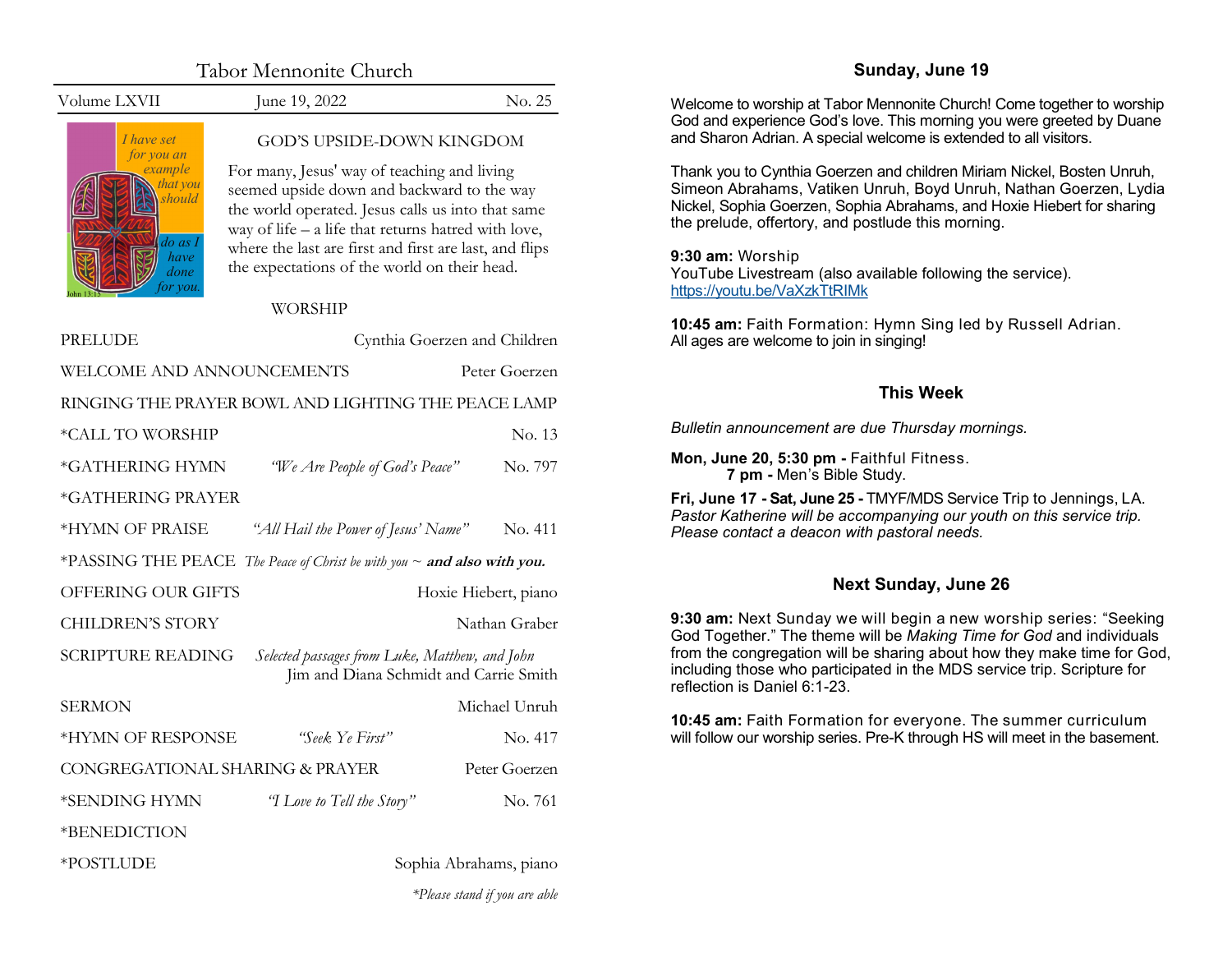## **Prayer Requests**

*The following requests were shared on Sunday, June 12.*

- $\star$  Keith Banman shared an update on Barb, who came home from the hospital last Monday. She is feeling much better and she very much appreciates the prayers and support that she has received during and following her hospitalization. Thanks be to God for the healing that Barb has experienced!
- ★ Pastor Katherine shared an update on Bruce Schmidt, who returned home this past Saturday following his surgery. Lord, hear our prayers for continued healing and strength.

Remember to Pray for:

- $\star$  farmers who are in the midst of wheat harvest. Pray for safety and good harvest conditions. Thanks be to God for the bounty given.
- children attending camps this summer. At Camp Mennoscah this week: Pre Junior I Camp - Stephan Nickel, Sophia Goerzen, Peter Graber and Hannah Adrian; First Camp - Bosten Unruh, Nathan Goerzen, Daniel Graber, Micah Adrian, and Boyd Unruh. Lord, hear our prayers for meaningful experiences and much fun!
- $\star$  all who are struggling with illness, depression, despair, loneliness, and grieving the loss of loved ones, both here and around the world. Lord, hear our prayers for your healing presence to be made known in the midst of struggles.
- $\star$  The caring quilt is with Ron and Nancy Schroeder. This children's quilt is home.
- Western District Conference: Give thanks for WDC's Gifts Discernment Committee, and pray for the Holy Spirit to guide their decisions as they prepare nominations for elected leadership positions to bring for delegate action at WDC's annual assembly.
- Mennonite Mission Network: MMN requests prayer for the members of Mennonite churches in Venezuela, as they extend the love of Jesus to their neighbors during a time when more than 90% of the population is living in poverty, and more than 75% are experiencing extreme poverty. Pray for the churches as they address both food insecurity and spiritual hunger.

Remember to Praise God for:

- $\star$  the work of Mennonite Disaster Service and the opportunity our youth, as well as others from our congregation have to serve in Jennings, LA. Youth who are attending are Adriana Duerksen, Braxton Unruh, and Sam Abrahams. Others going from Tabor are JoAnn Schmidt, Brent Abrahams, Dawson Duerksen, Pastor Katherine Goerzen, sponsor, and Cleo Koop, MDS.
- $\star$  fathers and father figures who have reflected God's goodness through their love and nurture. Thanks be to God!

# **Thanks**

Thank you so much for bringing Vacation Bible School to Bethesda. The residents loved getting to know the children and staying connected to the community!

~Bethesda Home Life Enrichment Team

# **Congregational Announcements**

**Fellowship Event:** You are invited to join us on Sunday, June 26 at 6:30 pm for an evening of fellowship, games, watermelon, and crullers in the Tabor Church park. Bring your lawn chairs and lawn games if you like. Let Eunice or Kenton Nickel know if you would be willing to make some crullers. We hope to see you there!!

## **Summer Faith Formation is almost here!**

Christian Education Team and Worship Council have decided that we will use MennoMedia's *Current* curriculum, which includes both faith formation materials as well as worship materials, so that most from the congregation will be reflecting on the same Scripture passages. This series will begin on June 26.

Christian Ed Team is hoping to have 4 leaders each Sunday (both youth and adults are encouraged to sign up) -- 2 to lead a 10-15 minute input time for children, and 2 to facilitate an outdoor/recreational component. If you are interested in signing up for a Sunday or two, sign up here: [https://www.signupgenius.com/go/10C0E45A5A823A6F94](https://www.signupgenius.com/go/10C0E45A5A823A6F94-summer)-summer

**Groceries Needed:** The Tabor Food Pantry welcomes donations of non-perishable food items as well as personal hygiene items and household cleaning/laundry products. Paper grocery bags are also needed. Donations of frozen meat in 1-2 lb. packages are also accepted. Groceries may be left by the door of the church office or on the table in the food pantry room in the basement. *For donations of frozen meat, please call the church (367-2381) to schedule a time for drop off.* Cash donations are also accepted. Thanks for your continued generosity and support of this community ministry.

**Stamps for Ministry:** Stamps are sold to stamp collectors by the pound and the funds are used to translate Sunday School materials to Spanish. Through this ministry, more than 50 lesson series have been published and used in Latin America, Spain, and the United States. There is a plastic box for used stamps on the table by the coat racks. Thank you for saving your stamps and donating to this cause.

## **Western District Conference Annual Assembly:**

July 29-31, at Camp Copass, Denton, TX.

--**If you are interested in being a delegate** for WDC's Annual Assembly, please let Pastor Katherine or a deacon know.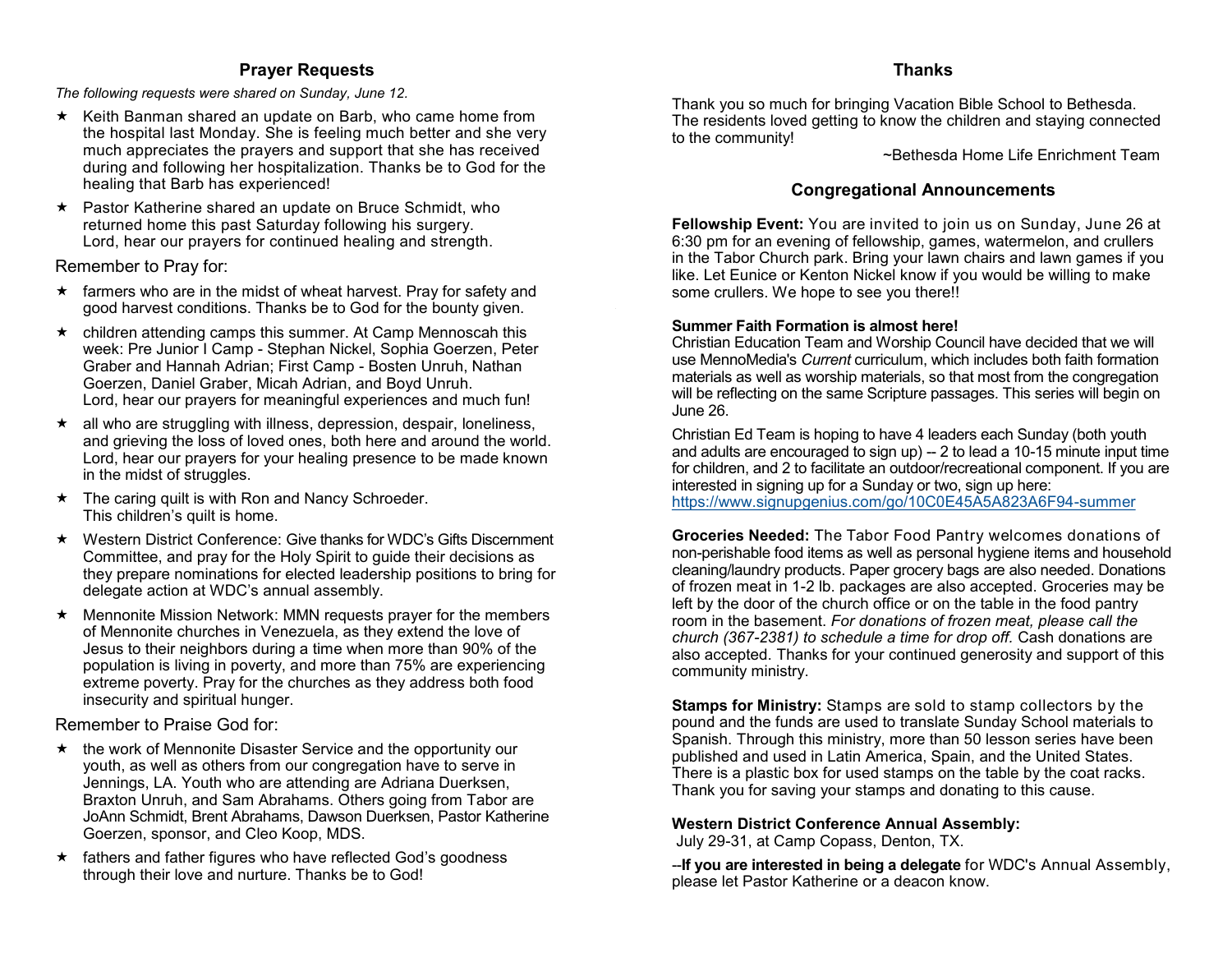**--Mini Service Projects** at Assembly: adults, youth and kids will help with on-site service projects, including tying comforters for MCC to send to people who have fled their homes, and making MCC hygiene kits. Please help collect the following items:

- 1 adult-size toothbrush (in manufacturer's packaging)
- 1 large bar bath soap (leave in wrapper)
- 1 nail clipper (good quality)
- 1 hand towel (medium weight, dark or bright colors; approx. 16 in x 26 in)

1 wide-toothed comb (6–8 in)

#### *Please leave items in the basket next to the mailboxes in the foyer.*

### **Conference Announcements**

**Western District Conference:** Start out the morning with God at WDC Assembly! **-** Tonya Ramer Wenger will be leading morning prayer Saturday and Sunday at 7 am as part of our Annual Assembly on July 29-31, at Camp Copass, Denton, TX. Camp Copass is on a lovely peninsula, so morning prayer will be by the lake. We hope you'll join us. Register at: [https://mennowdc.org/2022](https://mennowdc.us5.list-manage.com/track/click?u=3915f468965d9af14d0f614cb&id=317f9da871&e=58169205e4)-annual-assembly-registration/

#### **Mennonite Church USA:**

**--Berlin Exodus Presentation -** Sun., June 26, 7pm: Come hear the story of how MCC worker, Peter Dyck, moved 1,200 Ukrainian Mennonite refugees located in Berlin to a waiting ship in West Germany to travel to Paraguay in 1947 (75 years ago). The Berlin Exodus (also known as the Great Escape) is the theme of an evening presentation at Trinity Mennonite Church (211 Elm Street, Hillsboro, KS) led by Calvin Buller.

**--Mennonites Against Militarism -** a collaboration of Mennonite Central Committee, U.S. and Mennonite Church USA – is seeking to launch an initiative to counter military recruitment of U.S. youth, called **Alternatives to Military Enlistment Network (AMEN).** AMEN invites interested volunteers to complete a brief survey that identifies areas in which they may engage with AMEN, including administration, web and graphic design, publicity, budgeting, fundraising and guidance/career counseling. Take the survey here: [https://rb.gy/gbehlm](https://mennoniteusa.us1.list-manage.com/track/click?u=97f16d9c230780d6354d01572&id=b98a76ec86&e=b54bf101f8)

**Mennonite Disaster Service:** The June edition of *On the Level* is now available from MDS. In our current issue: Executive Director Kevin King shares the story of the first home dedications just 6 months after the tornado ripped through Mayfield, Kentucky; Mount Academy students have completed building a modular home and it is rolling down the highway to a very appreciative homeowner; and there are still opportunities for you to volunteer this fall. Click on this link to read more: [https://conta.cc/3xuonf9](https://r20.rs6.net/tn.jsp?f=0018iLlDC5RPso2JiI_7PuAdg20ipw0kz37Bsw7lFgrPLTWBWwxFNyzgsJPPV5PMsgOWQ2V-DDs9V07WqpZZcAtDrryUtsqkRA-ZLHzVhYDg7_bqDWkZVz3GTfXnliZJY95c2fskj0AoM6DBZLKOaBXow==&c=uc8QVn1f5aVnTsx9qdk9D7Uvgov2OiMTcg0m-Kb3bVGWFfJzvmSm6A==&ch=O0P2MBEje2Tl)

**Life Enrichment** returns to Bethel College with the start of the fall 2022 semester – but it will be on a different day. Life Enrichment resumes Thursday, Aug. 25, and will be on Thursdays thereafter. Place and time remain the same: Krehbiel Auditorium, 9:30 a.m. See [https://www.bethelks.edu/academics/convocation](https://www.bethelks.edu/academics/convocation-lectures/life-enrichment)-lectures/life-enrichment for more information, and look for a brochure coming later this summer.

#### **Bethel College's Prison Theater Project is currently in process**,

with director John McCabe-Juhnke, Bethel students and several men from the Hutchinson Correctional Facility minimum-security East Unit. The public performance at HCF is Friday, July 1, and the project is looking for an audience. If you'd like to go, contact Offender-Victim Ministries in Newton at 316-283-2038 (Mon.-Thurs.) before June 24.